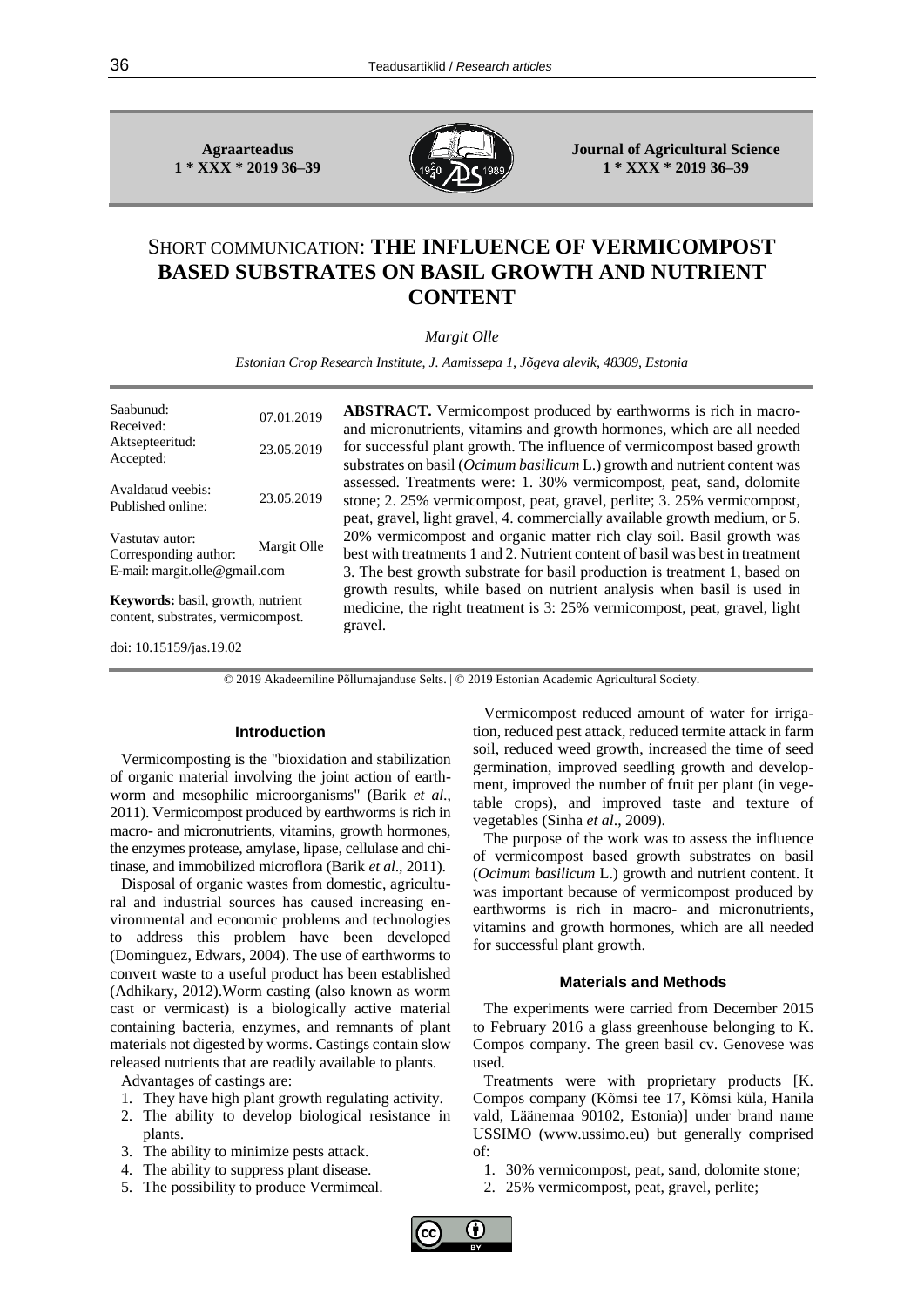- 3. 25% vermicompost, peat, gravel, light gravel;
- 4. locally, commercially available, growing medium containing peat, chicken manure and wood;
- 5. 20% vermicompost and organic matter rich clay soil.

Company K. Compos do not want to give accurate recipes as it remains their property right. The composition of the growing mixes were determined (Table 1). The Nitrogen is determined according to Kjeldahl in soil (Tecator ASN 3313 AOAC 2001.11). The available Phosphorus is determined in soil by Flow Injection Analysis (AL method). From the same solution, the available Potassium is determined in soil by Flame Photometric Method (AL method). The Magnesium is determined in soil by Flow Injection Analysis (Tecator ASTN 90/92). From the same solution, the available Calcium is determined in soil by Flame Photometric Method. Organic matter is determined by loss on ignition method. The pH of the soil is determined in a 1 N KCL solution. Soil and solution ratio 10 g : 25 ml.

| Treatment <sup>a</sup> | $pH_{\text{KCl}}$ | N(% ) | $(mg \cdot kg^{-1})^b$ | $(mg \cdot kg^{-1})^b$ | $Ca$ (mg $\cdot$ kg <sup>-1</sup> ) | $Mg$ (mg·kg <sup>-1</sup> ) | Organic matter (%) |
|------------------------|-------------------|-------|------------------------|------------------------|-------------------------------------|-----------------------------|--------------------|
|                        | 6.56              | .005  | 2689.2                 | 5029.1                 | 2656.5                              | 2193.6                      | 29.61              |
| ∼                      | 6.79              | 0.305 | 684.0                  | 2423.4                 | 2303.3                              | 572.2                       | 11.80              |
|                        | 6.48              | 0.370 | 859.3                  | 2638.2                 | 2131.4                              | 626.0                       | 13.53              |
| 4                      | 5.58              | 0.968 | 936.3                  | 2478.6                 | 4887.1                              | 1066.2                      | 76.44              |
|                        | $6.7^{\circ}$     | 0.690 | 1347.1                 | 2469.2                 | 2691.7                              | 792.3                       | 12.68              |

|  |  | Table 1. Analyses of substrates used for treatments |  |  |
|--|--|-----------------------------------------------------|--|--|
|--|--|-----------------------------------------------------|--|--|

 $a<sup>a</sup> 1 - 30%$  vermicompost, peat, sand and if needed dolomite stone;  $2 - 25%$  vermicompost, peat, gravel, perlite;  $3 - 25%$  vermicompost, peat, gravel, light gravel; 4 – locally available, proprietary growth substrate, 5 – 20% vermicompost and organic matter rich clay soil. AL-method.

Seed were sown in 5 boxes with each treatment in 1 box. Boxes were 40**×**25 cm. In each box were 4 rows (those were replications), each row consisted of 8 plants (plants per one replication). The first experiment was sown on 5 December 2015 into each medium and plants harvested on 3 January 2016. Seed in the second experiment were sown on seven of January 2016 and plants harvested on 2 of February 2016.

Plants were grown with continuous light from highpressure sodium lamps with light intensity of 380 lumens. A minimum day and night temperature of 23– 24 °C was maintained. Ten plants in each replication were used for measurements. At the end of experiments shoot, height and root lengths were determined and number of leaves counted. Nitrogen content was determined according to the Copper Catalyst Kjeldahl Method (984.13). Phosphorous determination was carried through in Kjeldahl Digest by Fiastar 5000 (AN 5242; Stannous Chloride method, ISO/FDIS 15681). Potassium determination was with flame photometry (956.01). Calcium content was with the o-Cresolphthalein Complexone method (ISO 3696, in Kjeldahl Digest by Fiastar 5000). Magnesium determination was by Fiastar 5000 (ASTN90/92; Titan Yellow method).

Analyses of variance were carried out on the data obtained using the programme Agrobase. Fisher's LSD test was run on data.

#### **Results**

Treatment affected shoot and root lengths, and numbers of leaves (Table 2). Shoot and root lengths were shortest in treatment 5. The most leaves were produced in treatments 1 and 2. Nutrient content was affected differently by treatment (Table 3). The content of nitrogen was lowest in treatment 2; phosphorus content was not affected by treatment; potassium was highest in treatments 1 and 3, and lowest in treatment 5; calcium was lowest in treatments 1 and 2 and highest

in treatments 4 and 5, and magnesium was lowest in treatment 2 and highest in treatments 3 and 5.

**Table 2.** Lengths of roots and shoots (cm), and number of leaves of basil as affected by treatment.

| Treatment <sup>a</sup> | Root length |             | Shoot length |     | Number of leaves |     |
|------------------------|-------------|-------------|--------------|-----|------------------|-----|
|                        | average     | $s^{\rm b}$ | average      | S   | average          | s   |
|                        | 6.8         | 1.7         | 7.3          | 1.2 | 5.9              | 0.4 |
| 2                      | 6.5         | 1.4         | 5.9          | 1.1 | 5.9              | 0.8 |
| 3                      | 6.1         | 1.9         | 6.9          | 1.5 | 5.4              | 0.9 |
|                        | 6.1         | 1.2         | 5.6          | 1.2 | 4.7              | 1.0 |
| 5                      | 3.8         | 1.0         | 3.5          | 0.9 | 4.0              | 0.2 |
| p                      | ***         |             | ***          |     | ***              |     |
| $LSD (P = 0.05)$       | 2.77        |             | 1.96         |     | 0.03             |     |

Used sign: \*\*\* p<0.001.

 $a<sup>a</sup> 1 - 30%$  vermicompost, peat, sand and if needed dolomite stone; 2 – 25% vermicompost, peat, gravel, perlite; 3 – 25% vermicompost, peat, gravel, light gravel; 4 – Locally available, proprietary growth substrate,  $5 - 20\%$  vermicompost and organic matter rich clay soil).  $\delta s$  – standard deviation.

**Table 3.** The average contents of N, P, K, Ca and Mg (%) in basil leaves dry matter according to treatments

| Treatment <sup>a</sup> | N      | P    | K    | Сa   | Mg   |
|------------------------|--------|------|------|------|------|
|                        | 3.0    | 0.6  | 6.9  | 0.67 | 0.45 |
| 2                      | 1.9    | 0.6  | 5.2  | 0.69 | 0.39 |
| 3                      | 2.9    | 0.7  | 8.1  | 1.07 | 0.61 |
| 4                      | 2.5    | 0.7  | 4.3  | 1.52 | 0.47 |
| 5                      | 2.8    | 0.6  | 3.6  | 1.50 | 0.68 |
| P                      | $\ast$ | NS   | ***  | ***  | **   |
| $LSD (P = 0.05)$       | 0.01   | 0.03 | 0.02 | 0.02 | 0.04 |
|                        |        |      |      |      |      |

Used signs: \*\*\* P <0.001; \*\* P <0.01; \* P <0.05; NS not significant,  $P > 0.05$ .

 $a<sup>a</sup> 1 - 30%$  vermicompost, peat, sand and if needed dolomite stone; 2 – 25% vermicompost, peat, gravel, perlite; 3 – 25% vermicompost, peat, gravel, light gravel; 4 – Locally available, proprietary growth substrate, 5 – 20% vermicompost and organic matter rich clay soil).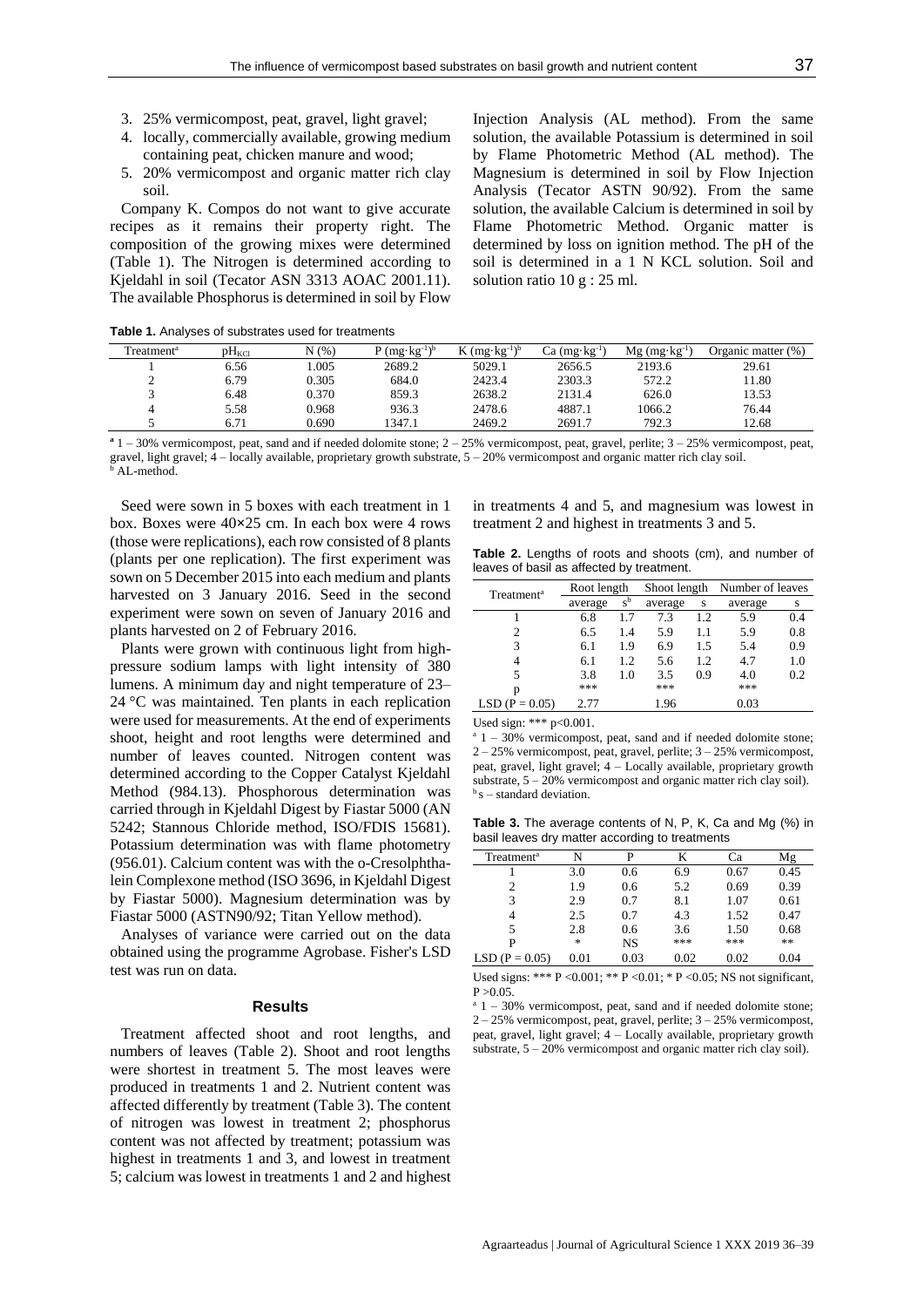#### **Discussion**

In present investigation the growth of basil plants in vermicompost containing substrates were enhanced: shoot and root lengths and numbers of leaves increased compared to control (commercially available substrate). The reason can be that vermicompost contains a high proportion of humic acids, fulvic acids and humin which provide numerous sites for chemical reaction; microbial components known to enhance plant growth and disease suppression through the activities of bacteria, yeast (*Sporobolomyces* and *Cryptococcus*) and *Trichoderma*, and the chemical antagonists phenols and amino acids (Theunissen *et al*., 2010). Differences in growth were attributed mainly to differences in nutrient content of the potting mixes, but some changes in physical and biological properties of the substrate could also be responsible (Tringovska, Dintcheva, 2012). Vermicompost has been reported to increase seed germination, stem height, number of leaves, leaf area, leaf dry weight, root length, root number, total yield, number of fruit/plant (Joshi *et al*., 2015).

Vermicompost based substrates have positive effects on plant nutrition as was seen in present investigation by nitrogen and potassium elements, which therefore can have positive effects on plant nutrition, photosynthesis, and chlorophyll content of leaves (Theunissen *et al*., 2010). Vermicompost used as a source of organic material to supplement chemical fertilizer has been found to increase crop yield and nutrient uptake (Vijaya, Seethalakshmi, 2011). Organically grown vegetables, especially where vermicompost has been used, have increased levels of protein, minerals, vitamins and antioxidants than their counterparts grown of synthetic fertilizer (Sinha, 2012). Vermicompost increase nutritional quality of some vegetable (Adhikary, 2012). Vermicompost appears to be beneficial for horticultural production without synthetic chemicals (Sinha *et al*., 2013) and this is the case for basil.

Vermicompost contains plant nutrients including N, P, K, Ca, Mg, S, Fe, Mn, Zn, Cu and B, the uptake of which has a positive effect on plant nutrition, photosynthesis, the chlorophyll content of the leaves and improves the nutrient content of the different plant components (roots, shoots and the fruits). Therefore, plants in present investigation had enhanced growth. The high percentage of humic acids in vermicompost contributes to plant health, as it promotes the synthesis of phenolic compounds such as anthocyanin's and flavonoids which may improve the plant quality and act as a deterrent to pests and diseases (Theunissen *et al*. 2010).

According to our results of growth enhancement by using vermicompost in growth substrates, other authors explain it theoretically as following. Vermicompost is made up primarily of C, H and O and contains nutrients such as  $NO<sub>3</sub>$ ,  $PO<sub>4</sub>$ ,  $Ca$ ,  $K$ ,  $Mg$ ,  $S$  and micronutrients which exhibit similar effects on plant growth and yield as inorganic fertilizers applied to soil. Similarly, vermicompost contains a high proportion of humic substances (that are: humic acids, fulvic acids and humin)

which provide numerous sites for chemical reaction; microbial components known to enhance plant growth and disease suppression through the activities of bacteria (*Bacillus*), yeasts (*Sporobolomyces*) and *Cryptococcus*) and fungi (*Trichoderma*), as well as chemical antagonists such as phenols and amino acids (Theunissen *et al*., 2010).

The discussion about vermicompost influence on plants growth and quality can be concluded in following way: Earthworms and vermicompost can boost horticultural production without agrochemicals. It will provide several social, economic and environmental benefits to the society by way of producing "chemicalfree" safe, "nutritive and health protective" (rich in minerals and antioxidants) foods (even against some forms of cancers) for the people; salvaging human wastes and replacing the dangerous "agrochemicals" from the face of earth. The use of vermicompost in farms also "sequester" huge amounts of atmospheric carbon (assimilated by green plants during photosynthesis) and bury them back into the soil improving the soil fertility, preventing erosion or compaction and also reducing greenhouse gas and mitigating global warming (Sinha *et al*., 2013).

#### **Conclusions**

Based on the results of the experiments the best substrates to grow basil were 1 (30% vermicompost, peat, sand, dolomite stone) and 3 (25% vermicompost, peat, gravel, light gravel).

#### **Acknowledgements**

Experiments were financed by Estonian K. Compos Company.

#### **Conflict of interest**

The authors declare that there is no conflict of interest regarding the publication of this paper.

#### **Author contributions**

MO contributed to the design and implementation of the research, to the analysis of the results and to the writing of the manuscript.

## **References**

- Adhikary, S. 2012. Vermicompost, the story of organic gold: A review. – Agric. Sci., 3:905–917, doi: 10.4236/as.2012.37110.
- Barik, T., Gulati, J.M.L., Garnayak, L.M., Bastia, D.K. 2011. Production of vermicompost from agricultural wastes: A review. – Agric. Reviews 31(3): 172–183.
- Dominguez, J., Edwards, C.A. 2004. Vermicomposting organic wastes: a review. – In: Soil zoology for sustainable development in the 21st century. S.H. Shakir, W.Z.A. Mikhail (Eds.). Cairo, pp. 369–395.
- Joshi, R., Singh, J., Vig, A.P. 2015. Vermicompost as an effective organic fertilizer and biocontrol agent: effect on growth, yield and quality of plants. – Rev.